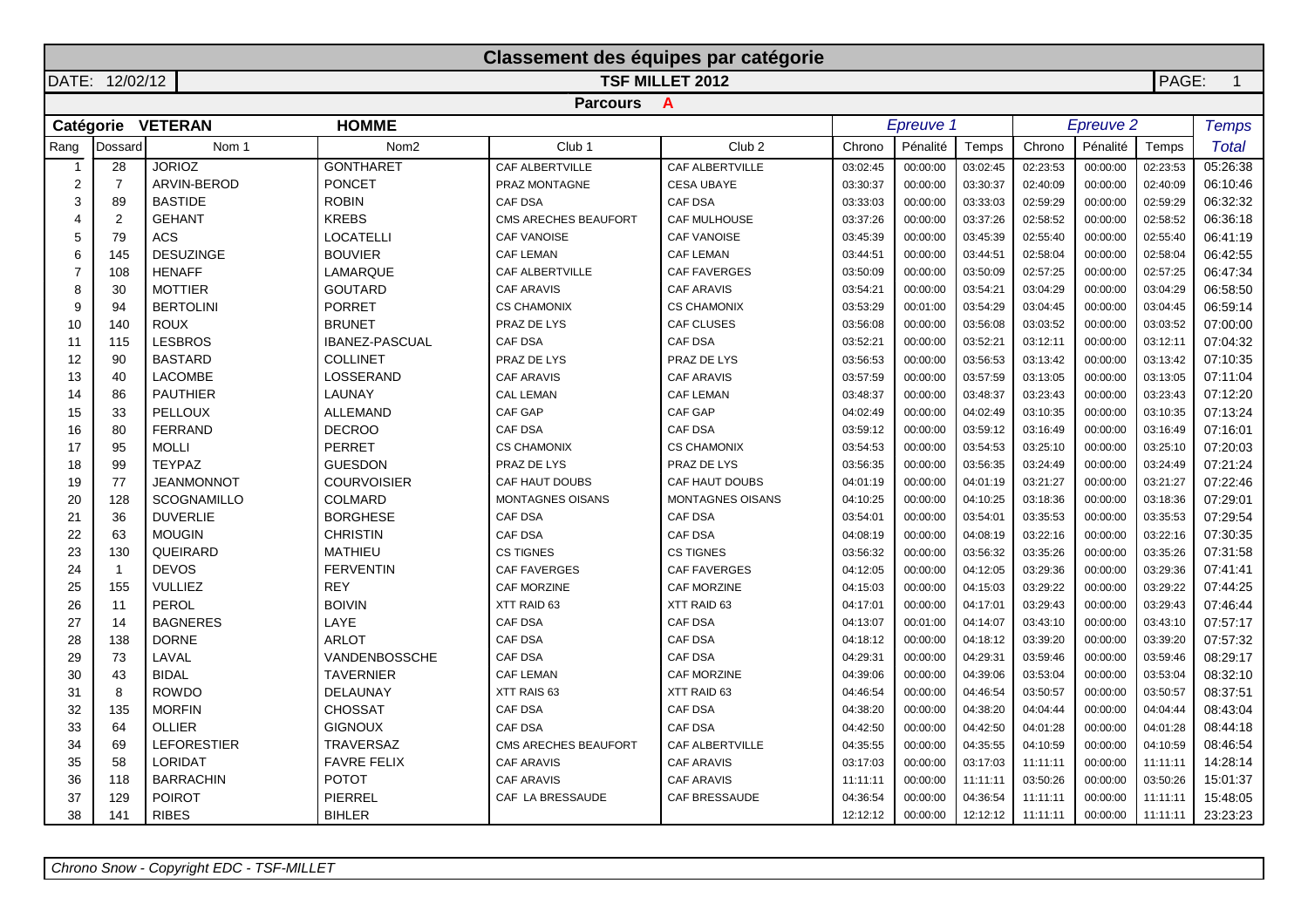|                  | PAGE:<br>$\overline{2}$<br>DATE: 12/02/12<br><b>TSF MILLET 2012</b> |                        |                           |                         |                        |          |           |          |          |                      |          |              |
|------------------|---------------------------------------------------------------------|------------------------|---------------------------|-------------------------|------------------------|----------|-----------|----------|----------|----------------------|----------|--------------|
|                  |                                                                     | Catégorie SENIOR       | <b>HOMME</b>              |                         |                        |          | Epreuve 1 |          |          | Epreuve <sub>2</sub> |          | <b>Temps</b> |
| Rang             | Dossard                                                             | Nom 1                  | Nom <sub>2</sub>          | Club <sub>1</sub>       | Club <sub>2</sub>      | Chrono   | Pénalité  | Temps    | Chrono   | Pénalité             | Temps    | <b>Total</b> |
| $\mathbf{1}$     | 146                                                                 | <b>BLANC</b>           | <b>BLANC</b>              | CAF MORZINE             | CAF MORZINE            | 02:43:40 | 00:00:00  | 02:43:40 | 02:07:26 | 00:00:00             | 02:07:26 | 04:51:06     |
| $\boldsymbol{2}$ | 158                                                                 | <b>PICCOT</b>          | VERNAZ                    | <b>CAF LEMAN</b>        | CSA VAL ABONDANCE      | 02:48:21 | 00:00:00  | 02:48:21 | 02:08:23 | 00:00:00             | 02:08:23 | 04:56:44     |
| $\mathsf 3$      | 26                                                                  | VITTOZ                 | <b>BLANC</b>              | <b>CAF LEMAN</b>        | CAF MAURIENNE          | 02:49:19 | 00:00:00  | 02:49:19 | 02:12:33 | 00:00:00             | 02:12:33 | 05:01:52     |
| 4                | 151                                                                 | <b>SBALBI</b>          | <b>BOMBARDO</b>           | <b>TARBES</b>           | <b>LIORAN</b>          | 02:52:30 | 00:00:00  | 02:52:30 | 02:10:51 | 00:00:00             | 02:10:51 | 05:03:21     |
| 5                | 101                                                                 | <b>DALBAN MOREYNAS</b> | <b>BONNEL</b>             | CAF MAURIENNE EXCELL    | CAF MAURIENNE EXCELL   | 02:53:17 | 00:00:00  | 02:53:17 | 02:14:24 | 00:00:00             | 02:14:24 | 05:07:41     |
| 6                | 153                                                                 | <b>FRAISSARD</b>       | <b>BEDU</b>               | 7 BCA DYNAFIT           | <b>CS TIGNES</b>       | 02:53:16 | 00:00:00  | 02:53:16 | 02:14:31 | 00:00:00             | 02:14:31 | 05:07:47     |
| $\overline{7}$   | 143                                                                 | <b>CHAIX</b>           | <b>POMMERET</b>           | <b>CAF MAURIENNE</b>    | <b>CAF MAURIENNE</b>   | 02:55:37 | 00:00:00  | 02:55:37 | 02:21:28 | 00:00:00             | 02:21:28 | 05:17:05     |
| 8                | 125                                                                 | <b>BELLAGAMBA</b>      | <b>GIGNOUX</b>            | CAF VALLEE UBAYE        | CAF CHAMBERY           | 02:55:19 | 00:00:00  | 02:55:19 | 02:23:15 | 00:00:00             | 02:23:15 | 05:18:34     |
| 9                | 62                                                                  | <b>MEYNET</b>          | <b>MEYNET</b>             | CAF ST JEOIRE           | <b>CAF LEMAN</b>       | 03:03:56 | 00:00:00  | 03:03:56 | 02:16:25 | 00:00:00             | 02:16:25 | 05:20:21     |
| 10               | 112                                                                 | <b>D'HAENE</b>         | <b>TRAUB</b>              | <b>CAF CHAMBERY</b>     | CAF CHAMBERY           | 03:04:41 | 00:00:00  | 03:04:41 | 02:19:09 | 00:00:00             | 02:19:09 | 05:23:50     |
| 11               | 38                                                                  | <b>LEGER</b>           | <b>BROTTET</b>            | TEAM ISERE MONTAGNE     | TEAM ISERE MONTAGNE    | 02:58:14 | 00:00:00  | 02:58:14 | 02:26:01 | 00:00:00             | 02:26:01 | 05:24:15     |
| 12               | 152                                                                 | <b>PERON</b>           | <b>TAUFER</b>             | <b>ITALIE</b>           | <b>ITALIE</b>          | 03:00:54 | 00:01:00  | 03:01:54 | 02:24:52 | 00:00:00             | 02:24:52 | 05:26:46     |
| 13               | 116                                                                 | <b>CHACORNAC</b>       | <b>CERAN</b>              | CAF CSA 13 BCA          | CAF CSA 13 BCA         | 03:04:29 | 00:00:00  | 03:04:29 | 02:22:44 | 00:00:00             | 02:22:44 | 05:27:13     |
| 14               | 110                                                                 | <b>LEVASSEUR</b>       | <b>JACCOUD</b>            | <b>CAF ANNECY</b>       | <b>CAF ANNECY</b>      | 03:04:42 | 00:00:00  | 03:04:42 | 02:25:06 | 00:00:00             | 02:25:06 | 05:29:48     |
| 15               | 48                                                                  | <b>ROUSSET</b>         | <b>FLEURY</b>             |                         |                        | 03:05:30 | 00:00:00  | 03:05:30 | 02:26:14 | 00:00:00             | 02:26:14 | 05:31:44     |
| 16               | 100                                                                 | <b>GENTET</b>          | <b>ROGUET</b>             | <b>CS CHAMONIX</b>      | PRAZ DE LYS            | 03:06:38 | 00:00:00  | 03:06:38 | 02:28:18 | 00:00:00             | 02:28:18 | 05:34:56     |
| 17               | 56                                                                  | <b>REY</b>             | <b>COMBET</b>             | <b>CAF LEMAN</b>        | <b>CAF LEMAN</b>       | 03:12:44 | 00:00:00  | 03:12:44 | 02:23:00 | 00:00:00             | 02:23:00 | 05:35:44     |
| 18               | 74                                                                  | RODRIGUEZ BODAS        | <b>FREIXINET ESPINOSA</b> | <b>ESPAGNE</b>          | <b>ESPAGNE</b>         | 03:07:44 | 00:00:00  | 03:07:44 | 02:30:53 | 00:00:00             | 02:30:53 | 05:38:37     |
| 19               | 119                                                                 | CART                   | <b>ENGRAND</b>            | <b>CAF SALLANCHES</b>   | <b>CS CHAMONIX</b>     | 03:11:38 | 00:00:00  | 03:11:38 | 02:28:22 | 00:00:00             | 02:28:22 | 05:40:00     |
| 20               | 147                                                                 | <b>DELAMORCLAZ</b>     | <b>FELLAY</b>             | SUISSE VALERETTE        | SUISSE VALERETTE       | 03:11:34 | 00:00:00  | 03:11:34 | 02:29:50 | 00:00:00             | 02:29:50 | 05:41:24     |
| 21               | 22                                                                  | <b>MICHEL</b>          | <b>LEONARD</b>            | PRAZ DE LYS             | CSA 27 BCA             | 03:11:42 | 00:00:00  | 03:11:42 | 02:31:38 | 00:00:00             | 02:31:38 | 05:43:20     |
| 22               | 5                                                                   | DI TUCCI               | <b>GRENAT</b>             | <b>CAF LEMAN</b>        | CAF LEMAN              | 03:16:18 | 00:00:00  | 03:16:18 | 02:29:40 | 00:00:00             | 02:29:40 | 05:45:58     |
| 23               | 144                                                                 | <b>BRUN</b>            | <b>FAYOLLE</b>            | <b>CAF FAVERGES</b>     | <b>CAF ALBERTVILLE</b> | 03:14:30 | 00:00:00  | 03:14:30 | 02:34:26 | 00:00:00             | 02:34:26 | 05:48:56     |
| 24               | 132                                                                 | <b>BESSES</b>          | GAST                      | CAF BUECH DEVOLUY       | CAF BUECH DEVOLUY      | 03:14:21 | 00:00:00  | 03:14:21 | 02:40:24 | 00:00:00             | 02:40:24 | 05:54:45     |
| 25               | 25                                                                  | <b>ABOULIKAM</b>       | <b>GERARD</b>             | CMS ARECHES BEAUFORT    | CMS ARECHES BEAUFORT   | 03:20:51 | 00:00:00  | 03:20:51 | 02:34:10 | 00:00:00             | 02:34:10 | 05:55:01     |
| 26               | 17                                                                  | <b>TOURNEBIZE</b>      | POLLET-VILLARD            | <b>CAF ANNECY</b>       | CAF ANNECY             | 03:19:01 | 00:00:00  | 03:19:01 | 02:38:58 | 00:00:00             | 02:38:58 | 05:57:59     |
| 27               | 21                                                                  | <b>COUSIN</b>          | <b>VALLIER</b>            | <b>CAF MAURIENNE</b>    | <b>CAF DSA</b>         | 03:21:46 | 00:00:00  | 03:21:46 | 02:36:38 | 00:00:00             | 02:36:38 | 05:58:24     |
| 28               | 15                                                                  | <b>POCHAT</b>          | <b>BRUNET</b>             | <b>CAF ANNECY</b>       | ANNECY ESCALADE        | 03:15:40 | 00:00:00  | 03:15:40 | 02:43:23 | 00:00:00             | 02:43:23 | 05:59:03     |
| 29               | 84                                                                  | <b>PENILLON</b>        | <b>MOALIC</b>             | CAF DSA                 | CAF DSA                | 03:21:37 | 00:00:00  | 03:21:37 | 02:37:27 | 00:00:00             | 02:37:27 | 05:59:04     |
| 30               | 109                                                                 | <b>BONNETON</b>        | <b>PELTIER</b>            | CAF DSA                 | CAF CHAMBERY           | 03:25:54 | 00:00:00  | 03:25:54 | 02:36:52 | 00:00:00             | 02:36:52 | 06:02:46     |
| 31               | 91                                                                  | <b>MARGUERON</b>       | <b>TOSI</b>               | CAF MAURIENNE SYBELLES  | CAF MAURIENNE          | 03:23:39 | 00:00:00  | 03:23:39 | 02:41:43 | 00:00:00             | 02:41:43 | 06:05:22     |
| 32               | 149                                                                 | <b>ESTUBIER</b>        | <b>TRIPARD</b>            | DRY TOOL STYLE          | DRY TOOL STYLE         | 03:29:36 | 00:00:00  | 03:29:36 | 02:38:22 | 00:00:00             | 02:38:22 | 06:07:58     |
| 33               | 137                                                                 | <b>PORRET</b>          | <b>BOUCHEX</b>            | PRAZ MONTAGNE           | PRAZ MONTAGNE          | 03:22:55 | 00:00:00  | 03:22:55 | 02:46:26 | 00:00:00             | 02:46:26 | 06:09:21     |
| 34               | 120                                                                 | <b>MONTAGNY</b>        | <b>CIREY</b>              | <b>CAF CHAMBERY</b>     | CAF CHAMBERY           | 03:29:53 | 00:00:00  | 03:29:53 | 02:42:18 | 00:00:00             | 02:42:18 | 06:12:11     |
| 35               | 87                                                                  | <b>BORDIN</b>          | LAROSE                    | CAF DSA                 | CAF DSA                | 03:27:16 | 00:00:00  | 03:27:16 | 02:45:39 | 00:00:00             | 02:45:39 | 06:12:55     |
| 36               | 24                                                                  | <b>MALAISE</b>         | <b>VIBERT</b>             | <b>ASPTT STRASBOURG</b> | CMS AB                 | 03:29:54 | 00:00:00  | 03:29:54 | 02:47:08 | 00:00:00             | 02:47:08 | 06:17:02     |
| 37               | 50                                                                  | <b>REY</b>             | MIEGE                     | CAF ALBERTVILLE         | CAF ALBERTVILLLE       | 03:36:35 | 00:00:00  | 03:36:35 | 02:40:57 | 00:00:00             | 02:40:57 | 06:17:32     |
| 38               | 39                                                                  | <b>ROCHE</b>           | <b>ROUQUAIROL</b>         | CAF DSA                 | <b>CAF DSA</b>         | 03:38:12 | 00:00:00  | 03:38:12 | 02:39:44 | 00:00:00             | 02:39:44 | 06:17:56     |
| 39               | 117                                                                 | <b>LEJEUNE</b>         | <b>GABIOUD</b>            | <b>CAF LEMAN</b>        | <b>SUISSE</b>          | 03:29:53 | 00:00:00  | 03:29:53 | 02:49:18 | 00:00:00             | 02:49:18 | 06:19:11     |
| 40               | 34                                                                  | <b>FEIGE</b>           | <b>DUNAND</b>             | CMS ARECHES BEAUFORT    | CMS ARECHES BEAUFORT   | 03:28:42 | 00:00:00  | 03:28:42 | 02:51:15 | 00:00:00             | 02:51:15 | 06:19:57     |
| 41               | 98                                                                  | <b>LOUBET</b>          | <b>RIGAUD</b>             | <b>CAF CHAMBERY</b>     | CAF CHAMBERY           | 03:34:09 | 00:00:00  | 03:34:09 | 02:49:58 | 00:00:00             | 02:49:58 | 06:24:07     |
| 42               | 105                                                                 | ARNAUD                 | <b>MARIN LAMELLET</b>     | PRAZ MONTAGNE           | PRAZ MONTAGNE          | 03:33:52 | 00:00:00  | 03:33:52 | 02:51:40 | 00:00:00             | 02:51:40 | 06:25:32     |

Chrono Snow - Copyright EDC - TSF-MILLET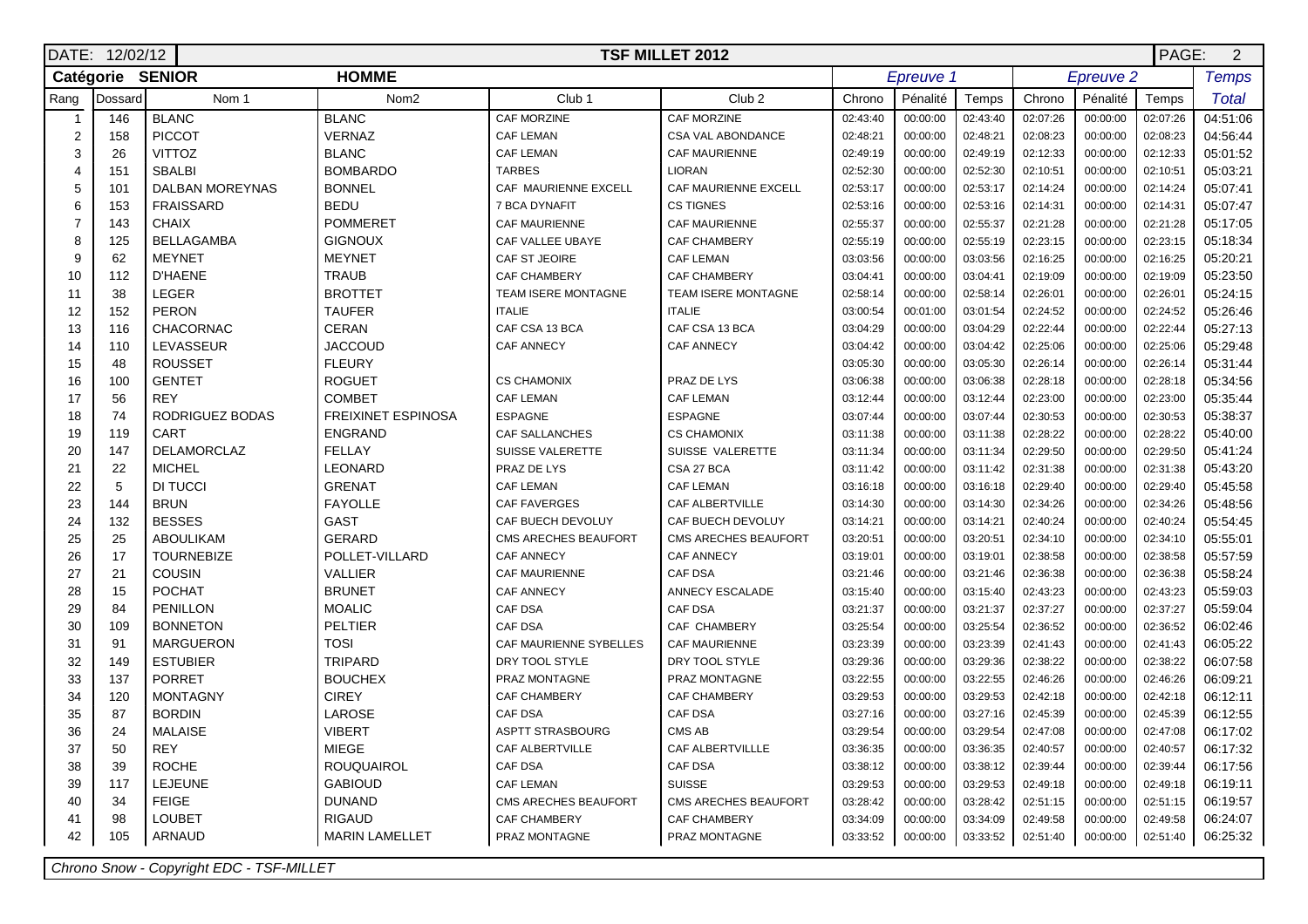| DATE: |     | 12/02/12<br><b>TSF MILLET 2012</b>       |                       |                          |                             |          |          |          |          |          |          | PAGE:<br>3 |
|-------|-----|------------------------------------------|-----------------------|--------------------------|-----------------------------|----------|----------|----------|----------|----------|----------|------------|
| 43    | 85  | <b>BUFFET</b>                            | <b>TEYCHENE</b>       | <b>CAF CLUSES</b>        | <b>CAF CLUSES</b>           | 03:37:48 | 00:00:00 | 03:37:48 | 02:52:52 | 00:00:00 | 02:52:52 | 06:30:40   |
| 44    | 23  | CONSTANT                                 | <b>PELONG</b>         | CAF ALBERTVILLE          | CAF ALBERTVILLE             | 03:35:12 | 00:00:00 | 03:35:12 | 02:55:46 | 00:00:00 | 02:55:46 | 06:30:58   |
| 45    | 156 | <b>RABASSE</b>                           | <b>BADRE</b>          | CSA 13 BCA               | <b>CS CHAMONIX</b>          | 03:42:55 | 00:00:00 | 03:42:55 | 02:48:23 | 00:00:00 | 02:48:23 | 06:31:18   |
| 46    | 103 | BOZON-LIAUDET                            | DUC-GONINAZ           | CMS ARECHES BEAUFORT     | CAF MAURIENNE               | 03:40:57 | 00:00:00 | 03:40:57 | 02:52:03 | 00:00:00 | 02:52:03 | 06:33:00   |
| 47    | 157 | LEBEAU                                   | <b>HOFFMANN</b>       | <b>CAF ARAVIS</b>        | CAF ALBERTVILLE             | 03:41:30 | 00:00:00 | 03:41:30 | 02:52:26 | 00:00:00 | 02:52:26 | 06:33:56   |
| 48    | 13  | <b>BOUZON</b>                            | <b>BARBIER</b>        | CAF GRESIVAUDAN          | CAF BELLEDONNE              | 03:39:11 | 00:00:00 | 03:39:11 | 02:56:26 | 00:00:00 | 02:56:26 | 06:35:37   |
| 49    | 66  | <b>BERNARD</b>                           | <b>PAOLI</b>          | CAF DSA                  | CORTE                       | 03:40:20 | 00:00:00 | 03:40:20 | 02:57:07 | 00:00:00 | 02:57:07 | 06:37:27   |
| 50    | 150 | <b>SALA TUBERT</b>                       | ROQUE GOMEZ           | TAGA TEAM CATALOGNE      | TAGA TEAM CATALOGNE         | 03:48:37 | 00:00:00 | 03:48:37 | 02:50:59 | 00:00:00 | 02:50:59 | 06:39:36   |
| 51    | 3   | <b>MERCIER</b>                           | <b>DUC</b>            | CAF ALBERTVILLE          | CAF ALBERTVILLE             | 03:45:29 | 00:00:00 | 03:45:29 | 02:57:29 | 00:00:00 | 02:57:29 | 06:42:58   |
| 52    | 65  | LE PROVOST                               | <b>JANSSENS</b>       | TEAM ISERE MONTAGNE      | <b>TEAM ISERE MONTAGNE</b>  | 03:49:07 | 00:00:00 | 03:49:07 | 02:54:26 | 00:00:00 | 02:54:26 | 06:43:33   |
| 53    | 51  | <b>GIRODON</b>                           | <b>HUMBERTCLAUDE</b>  | CMS ARECHES BEAUFORT     | <b>CMS ARECHES BEAUFORT</b> | 03:49:36 | 00:00:00 | 03:49:36 | 02:53:59 | 00:00:00 | 02:53:59 | 06:43:35   |
| 54    | 142 | <b>CLAUDEPIERRE</b>                      | <b>ANTOINE</b>        | <b>CAF MOUTIERS</b>      | CAF LA BRESSAUDE            | 03:42:11 | 00:00:00 | 03:42:11 | 03:03:06 | 00:00:00 | 03:03:06 | 06:45:17   |
| 55    | 10  | <b>MORIN</b>                             | DA MOUTA              | PRAZ MONTAGNE            | CAF CLUSES                  | 03:49:48 | 00:00:00 | 03:49:48 | 02:55:49 | 00:00:00 | 02:55:49 | 06:45:37   |
| 56    | 52  | LUSSIANA                                 | <b>MUGNIER POLLET</b> | <b>ATTITUDE MONTAGNE</b> | <b>ASPTT ANNECY</b>         | 03:47:33 | 00:00:00 | 03:47:33 | 03:06:27 | 00:00:00 | 03:06:27 | 06:54:00   |
| 57    | 78  | <b>GIANNINA</b>                          | <b>LECLAINCHE</b>     | CAF ALBERTVILLE          | CAF ALBERTVILLE             | 03:47:33 | 00:00:00 | 03:47:33 | 03:08:21 | 00:00:00 | 03:08:21 | 06:55:54   |
| 58    | 102 | <b>COTTARD</b>                           | <b>PROVILLE</b>       | CAF ALBERTVILLE          | <b>CMSAB</b>                | 03:50:07 | 00:00:00 | 03:50:07 | 03:08:44 | 00:00:00 | 03:08:44 | 06:58:51   |
| 59    | 126 | <b>HOCHMANN</b>                          | PERREARD              | <b>CS CHAMONIX</b>       | <b>CS CHAMONIX</b>          | 03:48:37 | 00:00:00 | 03:48:37 | 03:10:59 | 00:00:00 | 03:10:59 | 06:59:36   |
| 60    | 114 | <b>MINIER</b>                            | VANDENHELSKEN         | CAF HAUT GIFFRE          | <b>CAF NIMES</b>            | 03:50:23 | 00:00:00 | 03:50:23 | 03:15:10 | 00:00:00 | 03:15:10 | 07:05:33   |
| 61    | 127 | <b>JUVIN</b>                             | <b>BERNARD</b>        | CAF CSA 13 BCA           | CAF CSA 13 BCA              | 03:44:40 | 00:00:00 | 03:44:40 | 03:22:24 | 00:00:00 | 03:22:24 | 07:07:04   |
| 62    | 123 | MAZAN                                    | MAZAN                 | <b>CAF MAURIENNE</b>     | <b>CAF NICE</b>             | 04:05:44 | 00:00:00 | 04:05:44 | 03:01:52 | 00:00:00 | 03:01:52 | 07:07:36   |
| 63    | 35  | <b>MOREL</b>                             | <b>MERRANT</b>        | CAF ALBERTVILLE          | <b>CAF VANOISE</b>          | 04:00:03 | 00:00:00 | 04:00:03 | 03:07:39 | 00:00:00 | 03:07:39 | 07:07:42   |
| 64    | 9   | <b>SORREL</b>                            | <b>HERBIN</b>         | <b>CAF FAVERGES</b>      | <b>CAF FAVERGES</b>         | 04:00:03 | 00:00:00 | 04:00:03 | 03:07:40 | 00:00:00 | 03:07:40 | 07:07:43   |
| 65    | 16  | <b>MORVAN</b>                            | <b>PRETOT</b>         | <b>CAF ARAVIS</b>        | <b>CAF ARAVIS</b>           | 04:00:04 | 00:00:00 | 04:00:04 | 03:10:42 | 00:00:00 | 03:10:42 | 07:10:46   |
| 66    | 93  | <b>ROOS</b>                              | <b>MAYER</b>          | <b>ASPTT STRASBOURG</b>  | <b>ASPTT STRASBOURG</b>     | 03:57:49 | 00:00:00 | 03:57:49 | 03:21:22 | 00:00:00 | 03:21:22 | 07:19:11   |
| 67    | 42  | <b>FISCHER</b>                           | WERY                  | CAF SALLANCHES           | CAF SALLANCHES              | 04:06:15 | 00:00:00 | 04:06:15 | 03:13:59 | 00:00:00 | 03:13:59 | 07:20:14   |
| 68    | 18  | <b>MARULLAZ</b>                          | <b>BRAIZE</b>         | <b>CAF MORZINE</b>       | <b>CAF MORZINE</b>          | 04:02:19 | 00:00:00 | 04:02:19 | 03:19:53 | 00:00:00 | 03:19:53 | 07:22:12   |
| 69    | 54  | <b>BARBONI</b>                           | DAL ZOTTO             | CAF ALBERTVILLE          | PRAZ MONTAGNE               | 04:10:08 | 00:00:00 | 04:10:08 | 03:13:38 | 00:00:00 | 03:13:38 | 07:23:46   |
| 70    | 60  | <b>KAIRE</b>                             | <b>TALOUD</b>         | <b>CAF DSA</b>           | CAF DSA                     | 04:08:19 | 00:00:00 | 04:08:19 | 03:22:30 | 00:00:00 | 03:22:30 | 07:30:49   |
| 71    | 32  | <b>GENDRE</b>                            | TURRILLOT             | <b>CS CHAMONIX</b>       | <b>CAF LEMAN</b>            | 04:13:33 | 00:00:00 | 04:13:33 | 03:19:22 | 00:00:00 | 03:19:22 | 07:32:55   |
| 72    | 81  | <b>DAVID</b>                             | <b>DAVID</b>          | <b>CAF GRENOBLE</b>      | CAF GRENOBLE                | 04:09:46 | 00:00:00 | 04:09:46 | 03:33:07 | 00:00:00 | 03:33:07 | 07:42:53   |
| 73    | 6   | <b>DAURIAC</b>                           | <b>BLANC</b>          | LIORAN SKI ALPI          | LIORAN SKI ALPI             | 04:12:09 | 00:00:00 | 04:12:09 | 03:32:55 | 00:00:00 | 03:32:55 | 07:45:04   |
| 74    | 124 | <b>PUSSET</b>                            | <b>SALOMON</b>        | CAF MAURIENNE SYBELLES   | <b>CAF MAURIENNE</b>        | 04:13:56 | 00:00:00 | 04:13:56 | 03:33:32 | 00:00:00 | 03:33:32 | 07:47:28   |
| 75    | 131 | <b>BERNARD</b>                           | <b>BOROT</b>          | <b>TEM ISERE</b>         | <b>CAF MAURIENNE</b>        | 04:19:40 | 00:00:00 | 04:19:40 | 03:28:41 | 00:00:00 | 03:28:41 | 07:48:21   |
| 76    | 97  | <b>WERLING</b>                           | <b>DENJEAN</b>        | CAF STRASBOURG           | <b>CAF ARIEGE</b>           | 04:13:24 | 00:00:00 | 04:13:24 | 03:36:29 | 00:00:00 | 03:36:29 | 07:49:53   |
| 77    | 154 | <b>PELLIER-CUIT</b>                      | <b>DELAMOTTE</b>      | CAF CLUSES               | CAF CLUSES                  | 04:13:20 | 00:00:00 | 04:13:20 | 03:39:05 | 00:00:00 | 03:39:05 | 07:52:25   |
| 78    | 67  | <b>RICHIER</b>                           | <b>BIANCHIN</b>       | CMS ARECHES BEAUFORT     | <b>CMS ARECHES BEAUFORT</b> | 04:22:46 | 00:00:00 | 04:22:46 | 03:40:34 | 00:00:00 | 03:40:34 | 08:03:20   |
| 79    | 83  | <b>GOYER</b>                             | RENAUD                | CAF DSA                  | CAF DSA                     | 04:30:32 | 00:00:00 | 04:30:32 | 03:34:41 | 00:00:00 | 03:34:41 | 08:05:13   |
| 80    | 111 | <b>TALOUD</b>                            | <b>FILLIARD</b>       | <b>TEAM ISERE</b>        | <b>TEAM ISERE</b>           | 04:08:46 | 00:00:00 | 04:08:46 | 03:58:12 | 00:00:00 | 03:58:12 | 08:06:58   |
| 81    | 59  | <b>BIDEAU</b>                            | <b>MAGDINIER</b>      | CAF ALBERTVILLE          | CAF ALBERTVILLE             | 04:23:23 | 00:00:00 | 04:23:23 | 03:48:08 | 00:00:00 | 03:48:08 | 08:11:31   |
| 82    | 133 | <b>BERTRAND</b>                          | <b>DUCOEUR</b>        | <b>CAF VANOISE</b>       | CAF VANOISE                 | 04:11:17 | 00:00:00 | 04:11:17 | 04:02:08 | 00:00:00 | 04:02:08 | 08:13:25   |
| 83    | 55  | MULLER                                   | <b>SCHWARTZ</b>       | <b>ASPTT STRASBOURG</b>  | <b>ASPTT STRASBOURG</b>     | 04:23:07 | 00:00:00 | 04:23:07 | 03:52:12 | 00:00:00 | 03:52:12 | 08:15:19   |
| 84    | 134 | <b>PORTES</b>                            | PATUREL               | <b>CAF ARAVIS</b>        | CAF ARAVIS                  | 04:26:30 | 00:00:00 | 04:26:30 | 03:49:24 | 00:00:00 | 03:49:24 | 08:15:54   |
| 85    | 20  | LANEZ                                    | <b>TEMPLIER</b>       | CAF ALBERTVILLE          | CAF ALBERTVILLE             | 04:20:52 | 00:00:00 | 04:20:52 | 03:56:50 | 00:00:00 | 03:56:50 | 08:17:42   |
| 86    | 41  | <b>WOZNICA</b>                           | <b>DOMERCQ</b>        | <b>CS CHAMONIX</b>       | <b>CS CHAMONIX</b>          | 04:21:23 | 00:00:00 | 04:21:23 | 03:57:10 | 00:00:00 | 03:57:10 | 08:18:33   |
| 87    | 29  | LOHR                                     | <b>MORAND</b>         | CAF ALBERTVILLE          | CAF ALBERTVILLE             | 04:18:32 | 00:00:00 | 04:18:32 | 04:04:39 | 00:00:00 | 04:04:39 | 08:23:11   |
|       |     | Chrono Snow - Copyright EDC - TSF-MILLET |                       |                          |                             |          |          |          |          |          |          |            |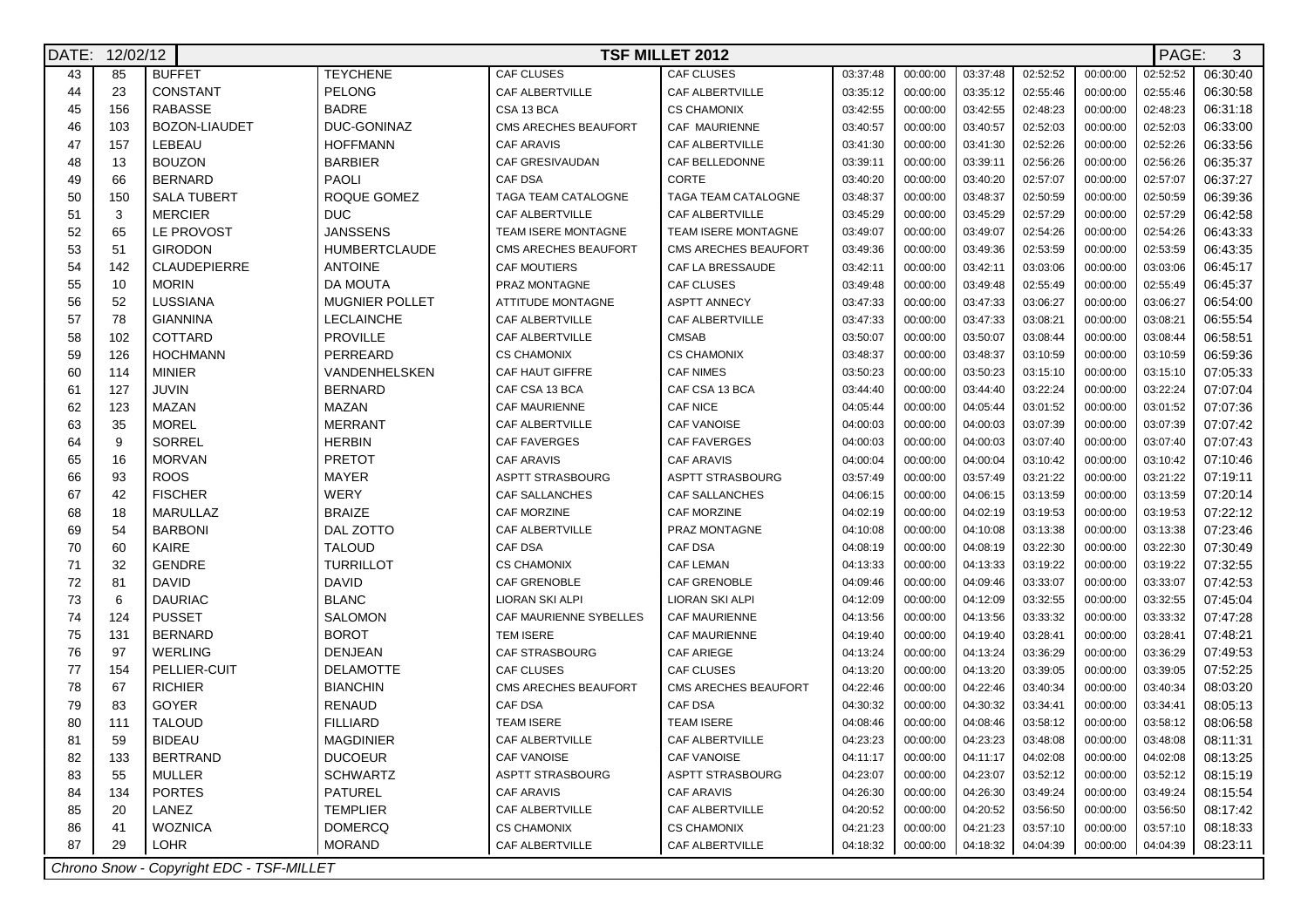| DATE: | 12/02/12 |                 |                        |                       | <b>TSF MILLET 2012</b>         |          |          |          |          |          | PAGE:    | $\overline{4}$ |
|-------|----------|-----------------|------------------------|-----------------------|--------------------------------|----------|----------|----------|----------|----------|----------|----------------|
| 88    | 106      | <b>BERARD</b>   | PACZKA                 | <b>CAF ANNECY</b>     | <b>CAF ARAVIS</b>              | 04:20:59 | 00:00:00 | 04:20:59 | 04:02:42 | 00:00:00 | 04:02:42 | 08:23:41       |
| 89    | 27       | <b>FRITSCH</b>  | DI LUZIO               | <b>CAF SALLANCHES</b> | <b>CAF VANOISE</b>             | 04:28:59 | 00:00:00 | 04:28:59 | 04:09:01 | 00:00:00 | 04:09:01 | 08:38:00       |
| 90    | 122      | <b>JACQUIER</b> | GIRARD                 | <b>SUISSE</b>         | <b>CAF CHAMONIX</b>            | 04:44:53 | 00:00:00 | 04:44:53 | 04:08:57 | 00:00:00 | 04:08:57 | 08:53:50       |
| 91    | 44       | <b>DURIX</b>    | CADO                   | <b>CAF ARAVIS</b>     | <b>CAF LYON</b>                | 04:47:54 | 00:00:00 | 04:47:54 | 04:10:40 | 00:00:00 | 04:10:40 | 08:58:34       |
| 92    | 53       | <b>GOLLIET</b>  | <b>GOLLIET</b>         | <b>CAF ARAVIS</b>     | <b>CAF ARAVIS</b>              | 04:46:53 | 00:00:00 | 04:46:53 | 04:16:22 | 00:00:00 | 04:16:22 | 09:03:15       |
| 93    | 300      | <b>LEHMES</b>   | <b>POIROT</b>          | CAF ALBERTVILLE       | CAF LA BRESSAUDE               | 11:11:11 | 00:00:00 | 11:11:11 | 02:36:39 | 00:00:00 | 02:36:39 | 13:47:50       |
| 94    | 31       | <b>DUCRET</b>   | <b>SACHE</b>           | <b>CAF LEMAN</b>      | <b>CAF LEMAN</b>               | 03:25:02 | 00:00:00 | 03:25:02 | 11:11:11 | 00:00:00 | 11:11:11 | 14:36:13       |
| 95    | 37       | <b>WARNIER</b>  | <b>NOBILE</b>          | <b>CAF DSA</b>        | CAF DSA                        | 03:28:02 | 00:00:00 | 03:28:02 | 11:11:11 | 00:00:00 | 11:11:11 | 14:39:13       |
| 96    | 70       | <b>GIORDANO</b> | <b>BOSSON</b>          | <b>CAF LEMAN</b>      | PRAZ DE LYS                    | 03:47:20 | 00:00:00 | 03:47:20 | 11:11:11 | 00:00:00 | 11:11:1' | 14:58:31       |
| 97    | 57       | <b>HOFFMANN</b> | GIRARD                 | <b>CS CHAMONIX</b>    | <b>CAF COURCHEVEL</b>          | 04:29:51 | 00:00:00 | 04:29:51 | 11:11:11 | 00:00:00 | 11:11:11 | 15:41:02       |
| 98    | 61       | <b>PERRIER</b>  | <b>BALLU</b>           | PRAZ DE LYS           | PRAZ DE LYS                    | 04:33:45 | 00:00:00 | 04:33:45 | 11:11:11 | 00:00:00 | 11:11:11 | 15:44:56       |
| 99    | 139      | SOUCHET         | <b>BERTI</b>           | <b>CAF FAVERGES</b>   | <b>CAF FAVERGES</b>            | 05:00:50 | 00:00:00 | 05:00:50 | 11:11:11 | 00:00:00 | 11:11:11 | 16:12:01       |
| 100   | 113      | ABRY            | <b>DUPERIER</b>        | CAF AIX LES BAINS     | <b>FFME ARECHES</b>            | 05:04:09 | 00:00:00 | 05:04:09 | 11:11:11 | 00:00:00 | 11:11:11 | 16:15:20       |
| 101   | 136      | <b>COSTE</b>    | <b>TERRIER</b>         | <b>CAF ANNECY</b>     | <b>CAF MEYTHET</b>             | 05:05:29 | 00:00:00 | 05:05:29 | 11:11:11 | 00:00:00 | 11:11:11 | 16:16:40       |
| 102   | 68       | <b>PAYOT</b>    | <b>BECCHERLE</b>       | AS MATRA TOULOUSE     | <b>CAF STRASBOURG</b>          | 05:18:00 | 00:00:00 | 05:18:00 | 11:11:11 | 00:00:00 | 11:11:1' | 16:29:11       |
| 103   | 104      | <b>LEHMES</b>   | CRASEZ                 | CAF ALBERTVILLE       | <b>LIORAN SKI ALPI</b>         | 11:11:11 | 00:00:00 | 11:11:11 | 11:11:11 | 00:00:00 | 11:11:11 | 22:22:22       |
| 104   | 71       | <b>SABIN</b>    | LANTERNIER             | <b>CAF MOUTIERS</b>   | CAF ALBERTVILLE                | 11:11:11 | 00:00:00 | 11:11:11 | 11:11:11 | 00:00:00 | 11:11:1' | 22:22:22       |
| 105   | 160      | <b>PREMAT</b>   | PREMAT                 | <b>CAF MORZINE</b>    | CAF MORZINE EXCELLENCE         | 11:11:11 | 00:00:00 | 11:11:11 | 11:11:11 | 00:00:00 | 11:11:11 | 22:22:22       |
| 106   | 19       | <b>HAMMERER</b> | <b>VERMONT</b>         | CAF ALBERTVILLE       | <b>ESCALADE HTE TARENTAISE</b> | 11:11:11 | 00:00:00 | 11:11:11 | 11:11:11 | 00:00:00 | 11:11:1' | 22:22:22       |
| 107   | 92       | <b>DUCHATEL</b> | <b>DUCHATEL</b>        | CAF LA ROCHE          | CAF LA ROCHE                   | 11:11:11 | 00:00:00 | 11:11:11 | 11:11:11 | 00:00:00 | 11:11:1' | 22:22:22       |
| 108   | 45       | <b>DUMAS</b>    | PEGOUD                 | <b>CAF SALLANCHES</b> | <b>CAF SALLANCHES</b>          | 11:11:11 | 00:00:00 | 11:11:11 | 11:11:11 | 00:00:00 | 11:11:11 | 22:22:22       |
| 109   | 121      | <b>CHAPRON</b>  | KADDED                 | <b>CAF ANNECY</b>     | <b>CAF ST GERMAIN LAYE</b>     | 12:12:12 | 00:00:00 | 12:12:12 | 11:11:11 | 00:00:00 | 11:11:1' | 23:23:23       |
| 110   | 82       | <b>BLOCH</b>    | <b>BERNARD GRANGER</b> | CAF ARAVIS            | <b>CAF ARAVIS</b>              | 12:12:12 | 00:00:00 | 12:12:12 | 11:11:11 | 00:00:00 | 11:11:1' | 23:23:23       |

|      | Catégorie       | <b>SENIOR</b>  | <b>FEMME</b>     |                     |                       | Epreuve 1 |          |          | Epreuve 2 |          |          | <b>Temps</b> |
|------|-----------------|----------------|------------------|---------------------|-----------------------|-----------|----------|----------|-----------|----------|----------|--------------|
| Rang | <b>IDossard</b> | Nom 1          | Nom <sub>2</sub> | Club <sub>1</sub>   | Club <sub>2</sub>     | Chrono    | Pénalité | Temps    | Chrono    | Pénalité | Temps    | Total        |
|      | 159             | DU CREST       | <b>FABRE</b>     | CAF ALBERTVILLE     | CAF CAUSSES CEVENNES  | 03:45:31  | 00:00:00 | 03:45:31 | 03:03:44  | 00:00:00 | 03:03:44 | 06:49:15     |
|      | 107             | <b>MOTTIER</b> | CADOUX           | CAF ARAVIS          | <b>CAF ARAVIS</b>     | 04:01:13  | 00:00:00 | 04:01:13 | 03:16:40  | 00:00:00 | 03:16:40 | 07:17:53     |
|      | 49              | <b>MARTIN</b>  | <b>CIFERMAN</b>  | CAF ALBERTVILLE EXC | CAF ALBERTVILLE EXC   | 04:07:59  | 00:00:00 | 04:07:59 | 03:32:00  | 00:00:00 | 03:32:00 | 07:39:59     |
|      | 96              | ZANDERS        | COMBAZ           | <b>TEAM ISERE</b>   | <b>TEAM ISERE</b>     | 04:14:20  | 00:00:00 | 04:14:20 | 03:55:45  | 00:00:00 | 03:55:45 | 08:10:05     |
|      |                 | MEYNET         | <b>BLANC</b>     | <b>CAF LEMAN</b>    | CAF ST JEOIRE         | 04:24:21  | 00:01:00 | 04:25:21 | 03:59:36  | 00:00:00 | 03:59:36 | 08:24:57     |
|      | 12              | <b>NODET</b>   | PETIT            | CHAMBERY ESCALADE   | <b>CAF MAURIENNE</b>  | 04:40:58  | 00:00:00 | 04:40:58 | 03:56:17  | 00:00:00 | 03:56:17 | 08:37:15     |
|      | 47              | SINICIALI      | MANEGLIA         | <b>CCS CHAMONIX</b> | <b>CS CHAMONIX</b>    | 04:31:30  | 00:00:00 | 04:31:30 | 04:06:35  | 00:00:00 | 04:06:35 | 08:38:05     |
|      | 46              | CHEVRIER-GROS  | <b>HENRION</b>   | CAF ALBERTVILLE     | CAF ALBERTVILLE       | 04:55:56  | 00:00:00 | 04:55:56 | 11:11:11  | 00:00:00 | 11:11:11 | 16:07:07     |
|      | 76              | <b>GUERRY</b>  | <b>CLEMENT</b>   | <b>LIBRE ECART</b>  | <b>CAF SALLANCHES</b> | 04:59:59  | 00:00:00 | 04:59:59 | 11:11:11  | 00:00:00 | 11:11:11 | 16:11:10     |
| 10   | 75              | NAVILLE        | <b>GUIZIOU</b>   | ANNECY ESCALADE     | CAF ALBERTVILLE       | 05:19:00  | 00:00:00 | 05:19:00 | 11:11:11  | 00:00:00 | 11:11:11 | 16:30:11     |

|        | <b>Catégorie</b> | <b>ESPOIR</b> | <b>HOMME</b>    |                      |                             | Epreuve 1 |          |                       | <b>Epreuve 2</b> |            |          | Temps                             |
|--------|------------------|---------------|-----------------|----------------------|-----------------------------|-----------|----------|-----------------------|------------------|------------|----------|-----------------------------------|
| i Rang | Dossard          | Nom 1         | Nom2            | Club <sub>1</sub>    | Club <sub>2</sub>           | Chrono    | Pénalité | Temps                 | Chrono           | Pénalité I | Temps    | Total                             |
|        | 148              | VIRET         | PERNET          | <b>TEAM ISERE</b>    | <b>CAF MORZINE</b>          | 02:56:59  | 00:00:00 | 02:56:59              | 02:21:58         | 00:00:00   |          | $\vert$ 02:21:58 $\vert$ 05:18:57 |
|        | 88               | <b>SALMON</b> | <b>GARDET</b>   | CMS ARECHES BEAUFORT | <b>CMS ARECHES BEAUFORT</b> | 03:10:10  |          | $00:00:00$   03:10:10 | 02:17:02         | 00:00:00   |          | 02:17:02   05:27:12               |
|        |                  | LORET         | <b>VUATTOUX</b> | I CAF ALBERTVILLE    | <b>CAF LEMAN</b>            | 03:14:28  | 00:00:00 | 03:14:28              | 02:36:55         | 00:00:00   | 02:36:55 | 05:51:23                          |

**Parcours <sup>C</sup>**

Chrono Snow - Copyright EDC - TSF-MILLET